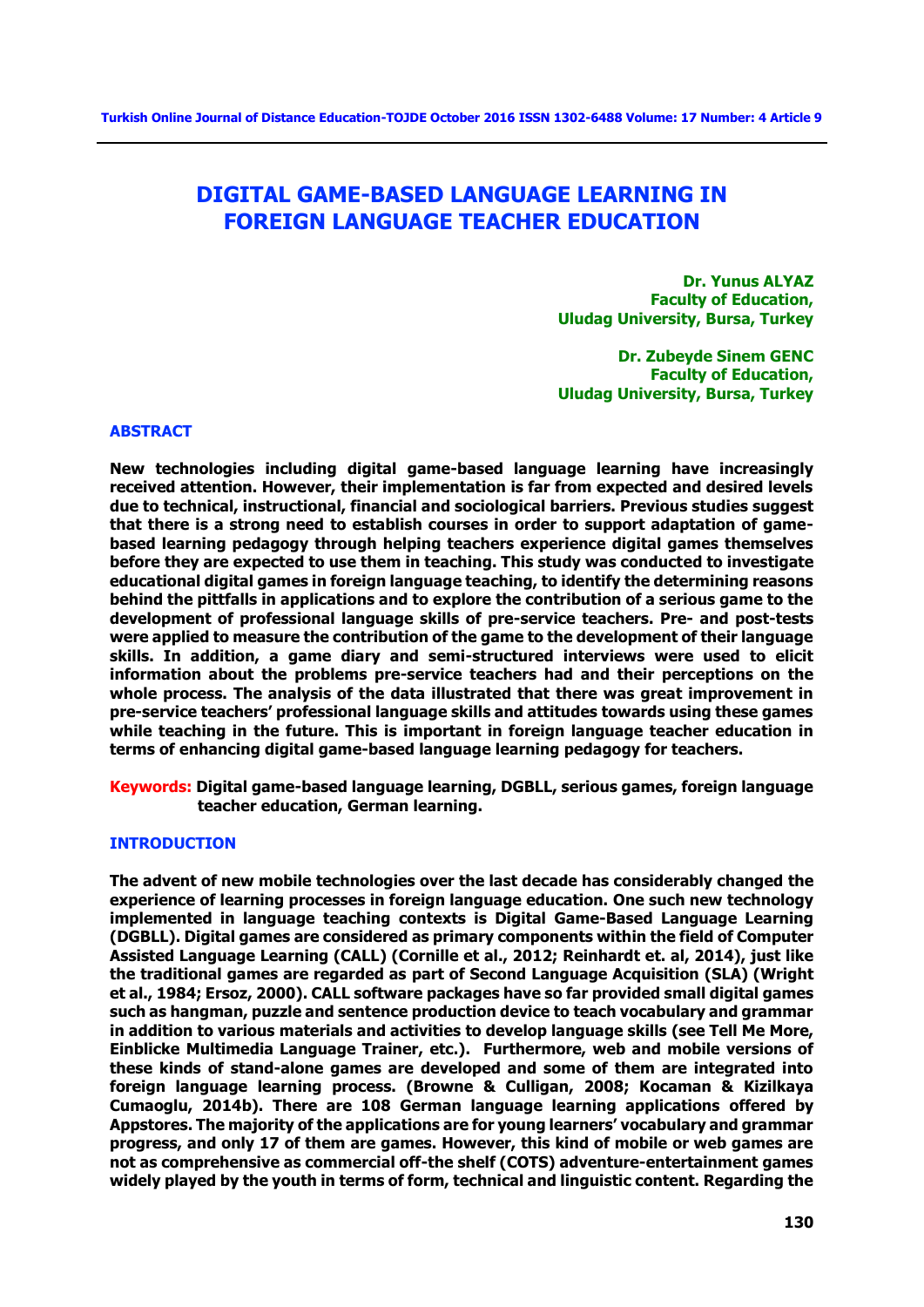**fact that COTS are widely played, games are developed on the basis of mechanics, structure and content of COTS games in the last decade. Thus, digital games in DGBLL literature are divided into two main categories: COTS adventure-entertainment games (e.g. World of Warcraft) and educational games, also called serious games (SG) or edutainment (e.g. Mingoville, The English Minnits, Language Trap, The Mystery of the Sky Disc, A Mysterious Mission) (Prensky, 2001; Gerhardt, 2008; Squire & Klopfer, 2008; Thorne et al., 2009). Then, they are divided into subcategories such as Simulations (e.g. Digibahn, Mingoville), Synthetich immersive Environments (e.g. Croquelandia, EVEIL-3D) and role play games (RPG) (e.g. The English Minnits, A Mysterious Mission etc.).**

**DGBLL literature shows that previous studies have been conducted mostly on COTS adventure games. Studies on learning a foreign language through COTS games investigated the effects of player attributes, in-game and non-game variables and reported mainly positive results (Cornille et al. 2012; Peterson, 2012; Turgut & İrgin, 2010). However, the studies focusing on serious games just offered technical and instructional suggestions (Breuer, 2010; Cai et al., 2013) and examined mostly learners' opinions towards SGs. All the previous studies, except one (De Grove et al., 2011), reported that students had positive attitudes towards SGs and that their motivation was a determining factor in their positive perceptions of the games (Doe, 2014; Jantke & Hume, 2015; Howland et al. 2013; Romero & Barma, 2015). The factors affecting learners' success in SGs included player attributes (i.e. age, gender, game literacy, attitudes and playing frequency), in-game elements (i.e. games narrative structure, multimedia, interaction) and non-game variables (i.e. motivation, autonomy, immersion, social interaction). SGs and CALL software contributed to learners' vocabulary knowledge (Muller, 2012; Peirce & Vade, 2010) and SGs led to more positive attitudes and higher motivation than CALL software (Kocaman & Kizilkaya-Cumaoglu, 2014b). The positive impact and instructional advantages of DGBLL materials over printed course materials have been reported in relation to improvements in learners' listening skills (Bernert-Rehaber & Schlemminger, 2013; Levy & O'Brien, 2006; Roy & Schleminger, 2014), in vocabulary knowledge (Kocaman and Kizilkaya-Cumaoglu, 2014b) and writing skills (Levy & O'Brien, 2006; Neville et al., 2009) in communication, grammatical accuracy and writing skills (Berns et al. , 2013) and in learners' general fluency, pronunciation and reading skills in the target language (Levy & O'Brien, 2006). Along with language skills, positive results have also been reported in raising learners' intercultural awareness and intercultural communicative competence (Guillén-Nieto & Aleson-Carbonell, 2012; Levy & O'Brien, 2006) because serious games provided learners an invaluable opportunity to truly experience the target culture.**

**On the other hand, teachers' aspects are the least explored issue in these types of studies. In addition, the studies conducted so far on teachers' attitudes towards DGBLL have not consistently produced positive results. Indeed, the findings of the previous research are quite contradicting since positive, unsure and negative attitudes have been reported in various studies. However, the widely-held view is that teachers do not always have positive attitudes and they are not as enthusiastic as the learners in using digital games in classrooms due to the generational divide. Even in cases where teachers' positive attitudes were reported, it has been shown that they have low digital game literacy and DGBLL pedagogy (Chandler, 2013; Karadag, 2015; Millstone, 2012; Yilmaz Ince & Demirbilek, 2013), which was observed especially with elder generation teachers (Blamire, 2010; Breuer, 2010; Sandford et al., 2006). In cases where teachers were unsure in using digital games, it was clear that they were actually interested in integrating these games but worried about the classroom implementation due to various pedagogical and technical constraints. Findings of the previous research suggest that there is a strong need to establish teacher training courses in order to support adaptation of game-based learning pedagogy through helping teachers experience the digital games themselves before they are expected to use them in teaching.** 

**DGBLL has received increased attention especially in recent decades since successful implementations have been reported in various studies. However, its implementation is far**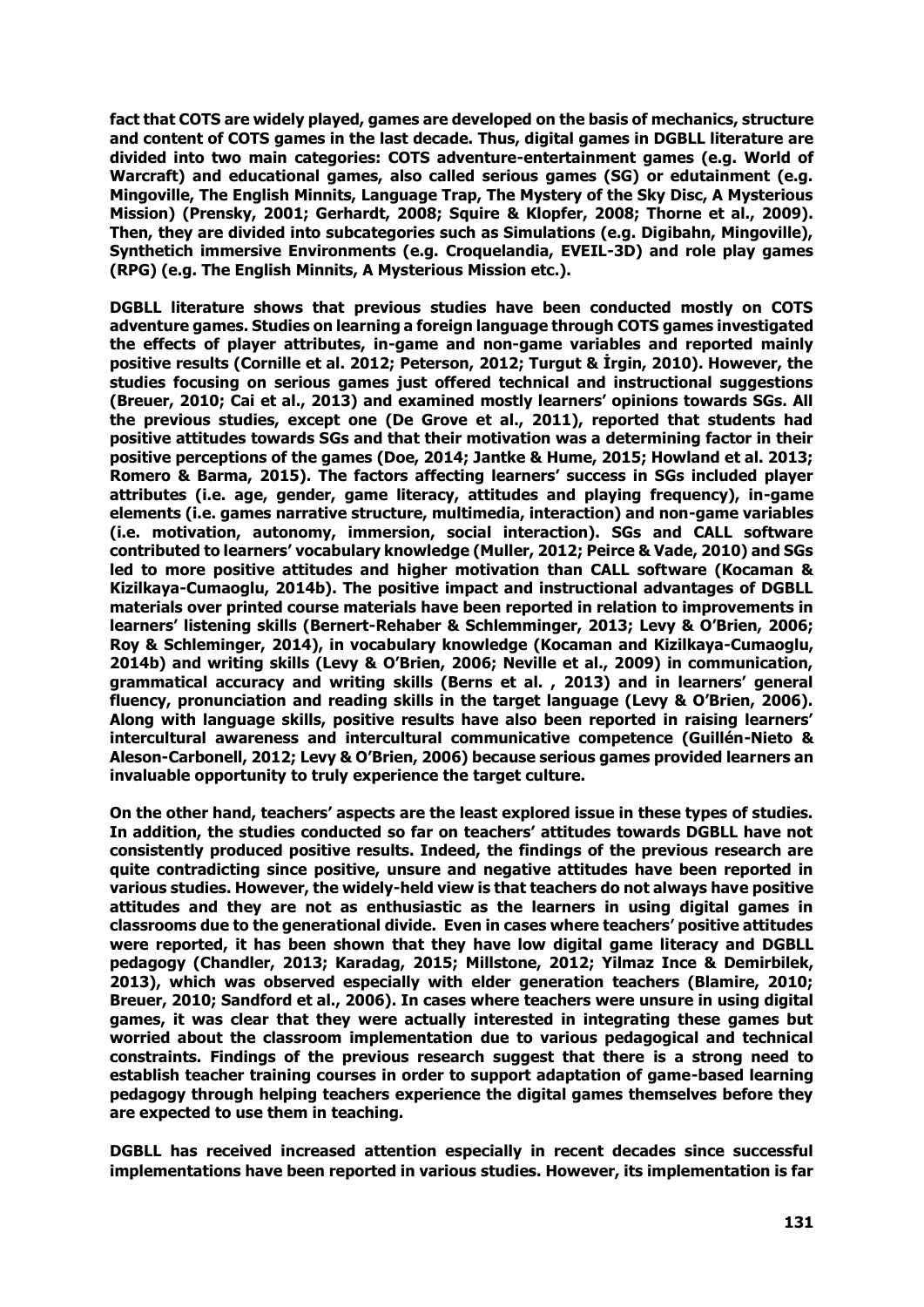**from expected and desired levels due to technical, instructional, financial and sociological barriers. Teachers and parents may have negative opinions as these games are considered to cause addiction, loss of time and violence (Demirtas Zorbaz et al., 2014; Allsop et al., 2013; Breuer, 2010). Moreover, the number of studies focusing on languages other than English, or investigating the use of serious games with longer scripts and implementations of DGBLL with pre-service foreign language teachers are very limited. As stated by Backlund and Hendrix (2013), no longitudinal empirical study has been conducted so far. The purpose of this study as a part of a larger project is to investigate the contributions of serious games with long scripts to the development of professional language skills of preservice German teachers. In other words, the study aims to analyze the status of utilizing m-learning applications and educational digital games in foreign language teaching, to identify the determining reasons behind the pittfalls in applications and to explore ways of contributing to the linguistic and professional development of pre-service teachers. The study has two major parts: to identify pre-service teachers' position in utilizing Mobile Assisted Language Learning (MALL) and DGBLL, and to examine the contribution of a serious game to the development of vocabulary, language skills and professional development of pre-service teachers.**

**This paper reports the first phase of a longitudinal study and explores possible ways for contributing to the development of linguistic and professional skills of pre-service teachers through serious games with long scripts. The study in which the participants can be viewed as both learners and future teachers seeked answers to the following research questions:**

- **1) What are the pre-service teachers' beliefs about the integration of digital games into lessons and about the effects of these games on the linguistic and professional development?**
- **2) Does the serious game 'A Mysterious Mission' help pre-service teachers acquire professional terminology?**
- **3) Does learning success vary depending on foreign language learning strategies, especially compensatory strategies used by pre-service teachers?**
- **4) Do the participants' age, gender, game preferences and language priming affect their success in learning?**
- **5) Are "games multimedia features" as an in-game variable and "motivation" as a non-game variable involved in the learning process?**
- **6) Does the work with "A Mysterious Mission" contribute to the participants' teacher qualifications in the context of DGBLL?**

# **METHOD**

**The study used embedded mixed research design (McKay, 2006; Yildirim & Simsek, 2013). The major database for the study were the quantitative data obtained through vocabulary knowledge test and the responses regarding the contribution of digital games to the professional development of pre-service teachers. Qualitative data were collected to support the quantitative data mentioned above.** 

#### **Participants**

**The sample group for the study consisted of 60 second-year pre-service teachers (53 females and 7 males) attending the department of German language teaching at a state university in Turkey in 2014-2015 Spring Semester. All second-year pre-service teachers taking educational technologies and materials design course was chosen as the sample group. The age pattern of the participants ranged between 19 and 35, the average age was 22.33. Information about the participants' owned mobile devices and their intended use was gathered and reported in Table 1 below.**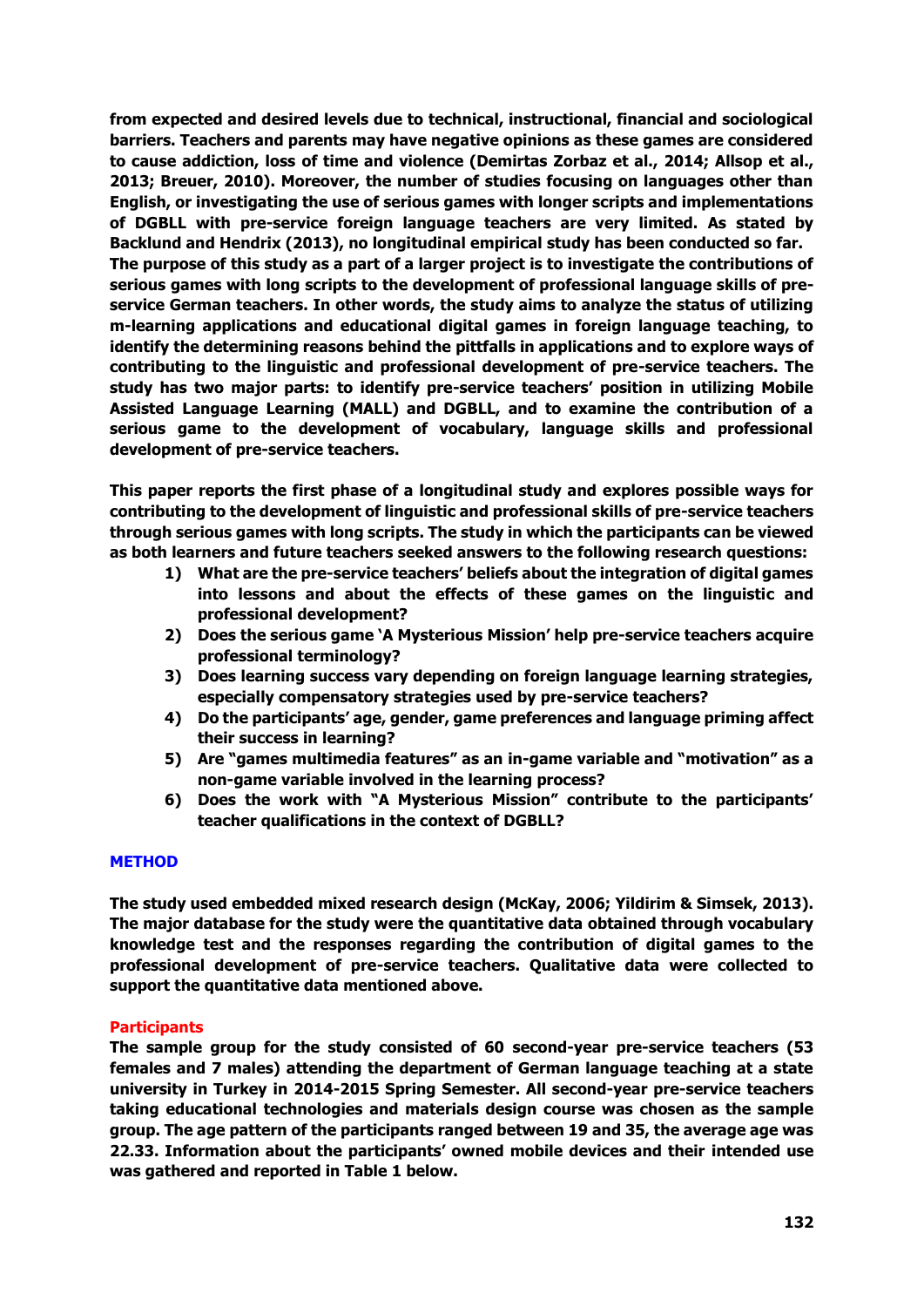|                                                     |                                                                        | N  | $\frac{0}{0}$ |
|-----------------------------------------------------|------------------------------------------------------------------------|----|---------------|
|                                                     | <b>Smartphone</b>                                                      | 60 | 100           |
|                                                     | <b>Tablet</b>                                                          | 25 | 41,7          |
| devices and<br>Owned                                | PC.                                                                    | 14 | 23.3          |
| <b>Internet Connection</b>                          | <b>Game Console</b>                                                    | 13 | 21.7          |
|                                                     | <b>Internet Connection(ADSL &amp; Mobile)</b>                          | 47 | 78.3          |
|                                                     | <b>Internet Connection (Only Mobile)</b>                               | 13 | 21.7          |
|                                                     | Type of using mobile devices for extramural language learning purposes |    |               |
| <b>Dictionary</b>                                   |                                                                        | 48 | 80            |
| Listening (Radio broadcastings, music, etc)         |                                                                        | 26 | 43.3          |
| <b>Watching movies (TV channels, Videocastings)</b> |                                                                        | 17 | 28.3          |
| <b>Vocabulary learning</b>                          |                                                                        | 17 | 28.3          |
| Reading (Newspapers, instructional material)        |                                                                        | 16 | 26.7          |
| Grammar                                             |                                                                        | 9  | 15            |
| <b>Pronunciation</b>                                | 6                                                                      | 10 |               |
| Interactive exercises (for different skills)        | 6                                                                      | 10 |               |
| <b>Translation</b>                                  |                                                                        | 3  | 5             |

**Table: 1 Owned Devices and Extramural MALL Activities of the Participants**

**As the data analyzed illustrate, 76.7 % of the participants (n=46) indicated that they played games with their mobile devices for four hours a week on average; and 39.13 % of those playing with mobile devices (n=18) stated that they played massively multiplayer online role play games (MMORPG), simulation/virtual world or other types of entertainment/adventure games having long text instructions (walkthroughs or in game instructions/quests). Half of the participants (52.17 %; n=24) played small games without or with short text instructions, and 8.7 % (n=4) played games for learning language such as word games. Majority of the participants (86.7 %; n=52) wanted to play the serious game integrated into the Educational Technology and Material Design course, and 13.3 % (n=8) stated that they were not sure about it.**

# **Instructional Materials**

**The serious game Adventure German-A Mysterious Mission (2013) - developed by Goethe Institute as a type of role play game (RPG) was chosen. Thus, the cost and copyright problem which prevent DGBLL was resolved. The game has a long script and 18 different characters, two of them are the main characters. The setting of the game was located in 7 different indoor and outdoor places (Figure 1) in 12 episodes and the game was based on a detective story in which a person was kidnapped for a secret project and rescued.**



**Figure: 1 Two screenshots showing game's indoor and outdoor places**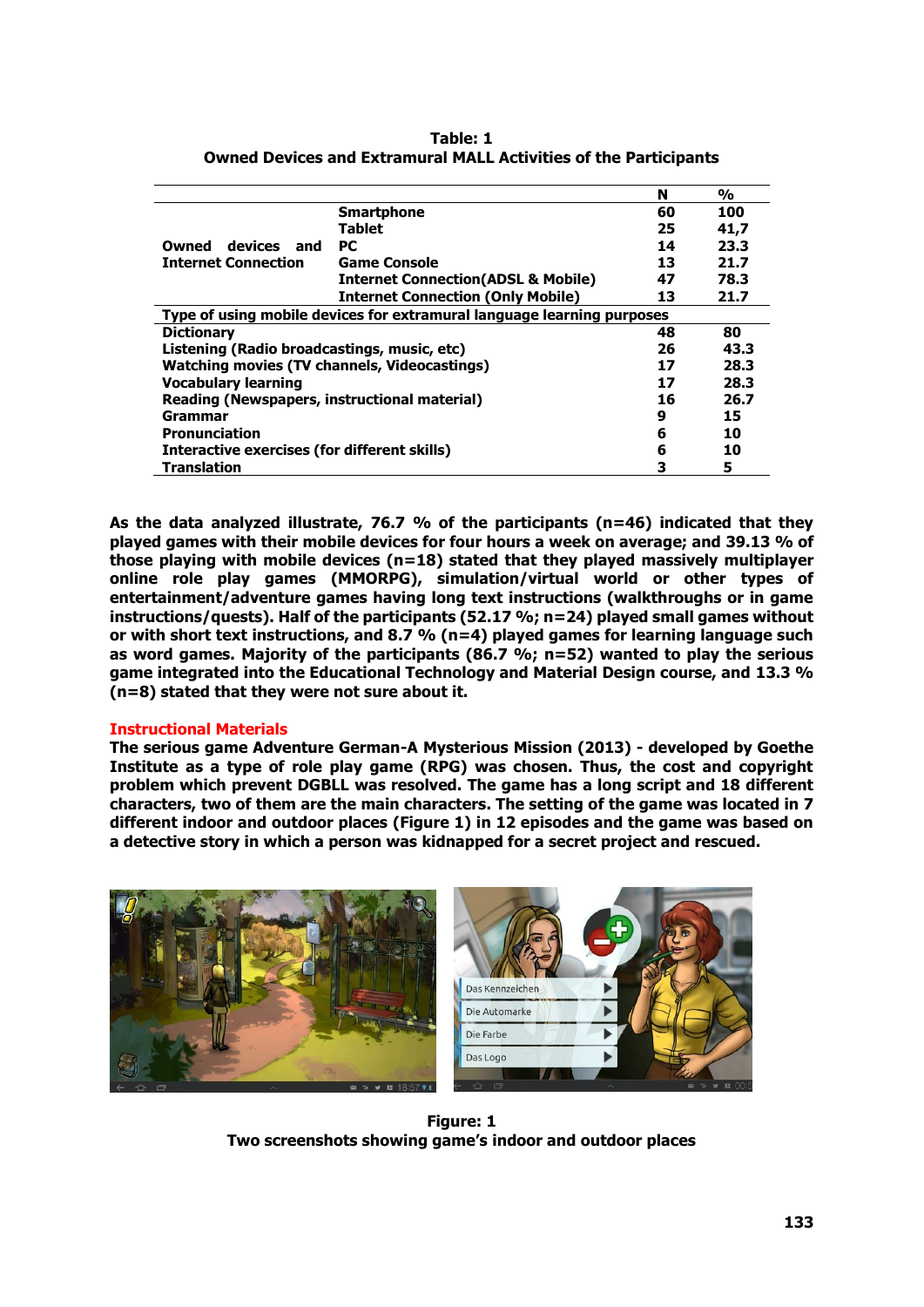**The game can be implemented in classroom context as a language teaching material and has rich language content with the elements of game tutorials, characters' introductions, game story, audio dialogs, and reading texts, personal and business letters/e-mails and consists of 70 pages in total (16.572 words, 2.407 single items). The scenario of the game is written in standard German variety. Instructional materials for the game was designed in cooperation with the game's developer team from Goethe Institute, who provided valuable support in analyzing linguistic features and preparing achievement tests and extra exercises for the game text before the project was started.**

# **Data Collection Instruments**

**In the study, an information form was used to identify the pre-service teachers' demographical data, their personal digital belongings and their purpose of using them, whether they play digital games, their preferences and their views on the contributions of digital games to language learning. Also, a vocabulary knowledge test and a vocabulary learning strategies scale were used. Furthermore; the participants also kept a diary to note down the words, grammatical structures and cultural elements. At the end of the process (i.e. eight weeks), pre-service teachers' experiences were assessed via semi-structured interviews.**

# **Information Form**

**The information form to gather the participants' individual characteristics has been developed by the researchers. It contains 24 items to identify the kind of digital belongings they have, their general or language learning purposes of using them (MALL), whether they play digital games, their game preferences, what kind of games they play, how they play (on their own, with their friends, with their parents), language preferences, how much time they spend playing games, the effects of the games on their language progress and their views on integrating games into classrooms.**

# **Vocabulary Learning Strategies Scale**

**A vocabulary learning strategies scale which was developed and tested for reliability and validity by Kocaman and Kizilkaya Cumaoglu (2014a) was used. The scale is the only language learning strategy scale that contains technological items for compensatory strategies. It consists of 32 items at 5-point Likert scale and the participants responded the items by giving 1-5 points (1=never; 5=always). In the present study, only the findings for the compensatory strategies gathered were compared to the participants' success.**

#### **Achievement Tests**

**The researchers formulated a list by choosing 620 words from the game text (357 nouns, 208 verbs and 55 adjectives) to identify the progress of the pre-service teachers' professional vocabulary size. The actual game 'A Mysterious Mission' consists of 2407 single word repetition and in total 16.572 words at B1-B2 level and the content of the game is in professional German. Therefore, daily language words were eliminated and only the professional words about job search, job application, interview and presentation were selected. All the words, except some new words and Anglicisms (e.g. das Management), appear in Profile Deutsch Register. This means students at B1-B2 levels are supposed to know these words as specified by the CEF. Vocabulary Knowledge Test was applied via preand post-test and the participants were expected to write the equivalence of the words in Turkish. The test was provided to the participants as a digital text document before and after the serious game activity through LMS platform and expected to complete the task during the classroom hour. 1 point was given to the participants for each correct answer.**

#### **Game Diary**

**The pre-service teachers were expected to submit their game diaries comprised of seven items through the Learning Management System of the university. These subcategories are the hardware they used to play games, daily/weekly time periods that they spent, words that they learned during the games (equivalents in Turkish and the sentences including the words), new grammatical structures, new information about the target culture and world knowledge, activities that they had to resolve while playing the game, some properties of**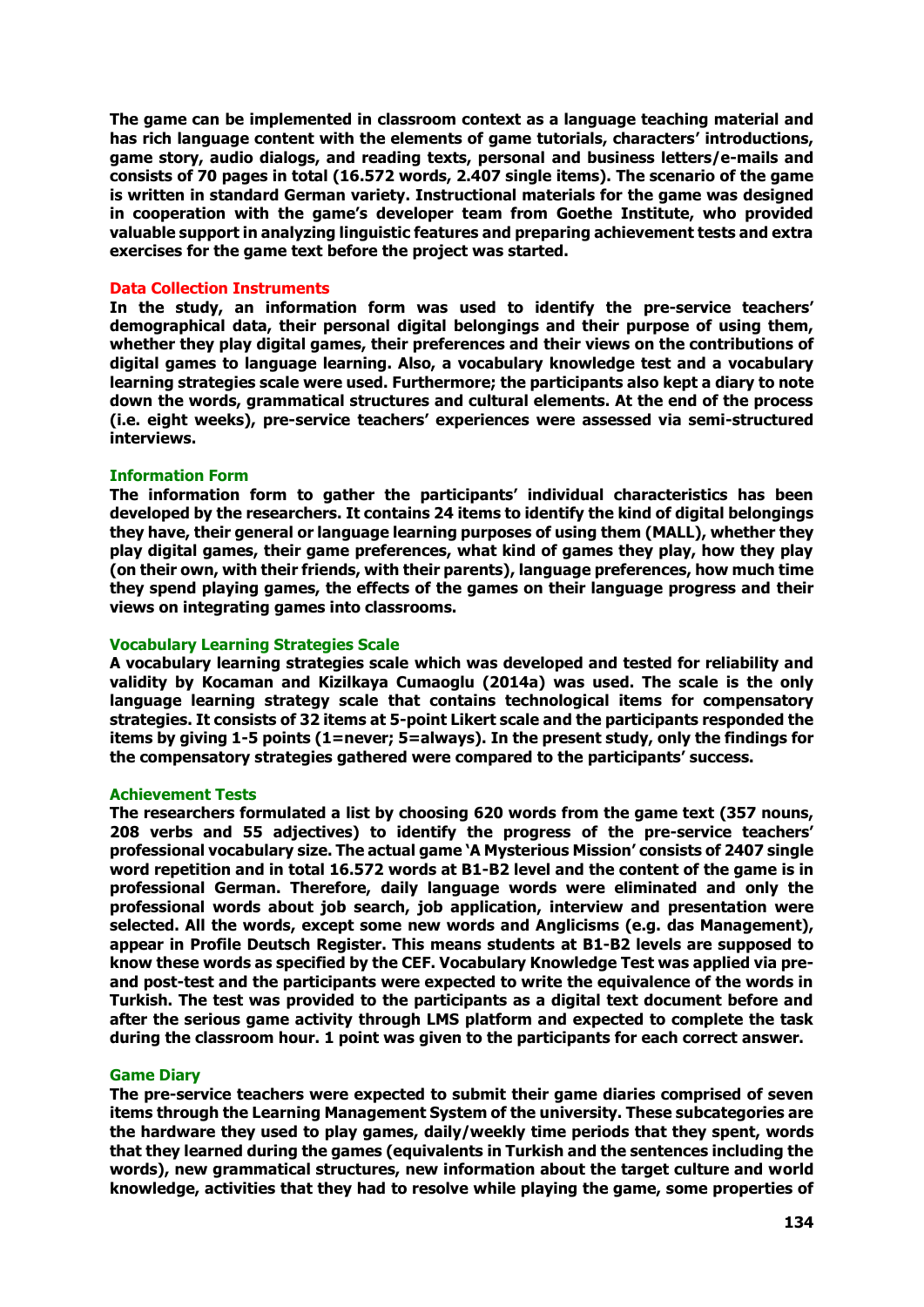**the game such as motivating/amusing /boring parts and difficulties they experienced, whether they prefered using games for their future classes at the end of the period. The first version of the game diary form consisted of nine items. This original form was sent to two experts for revision. Two items were excluded by the experts because they were related to pre-service teachers' personal development, not to their language development.**

# **In-Class Interviews**

**The participants were assessed via semi-structured interviews which were based on the notes in their game diaries. They were interviewed on their overall evaluation of the game; whether they found the game efficient or not, whether they thought they progressed in a skill other than the vocabulary size in the target language. The interviews were conducted for a total of 90 minutes at the end of the eighth week on the following seven subcategories by the researcher. These are "the time spent for the game, problems encountered, new word/grammatical structures numbers in the game diaries, in-game exercises, and language level of the game content, evaluation of the game in terms of technical features including difficulty, attractiveness, visual design and soundtrack. They were also asked whether they thought using digital games in their teaching in the future.** 

# **Analysis of Data**

**In order to test the quantitative data for the relevant research questions, the data were analyzed using the software package SPSS 21.0 through two-way ANOVA, multiple comparison tests (Scheffe), t-test Mann-Whitney U test and descriptive statistics for related samples were used. The qualitative data obtained through interviews and game diaries was analyzed using content analysis (McKay, 2006), and the findings were reported through descriptive/qualitative analysis.** 

# **Implementation Process**

**The implementation of games were integrated into Education Technology and Materials Design course in 2014-2015 Spring semester and applied for eight weeks. This course was preferred since the content of the lesson was appropriate to integrate the digital games. The whole content of the lesson (YÖK, 1998: 27; 2007:158) was carried out successfully as it aims to analyse, use and develop the digital material designs (text, audio, video, presentation etc.) and digital games as course content. Digital games were applied out of class hours and the evaluation of the process (experiences, difficulties that they encounter during the games, etc.) was done in the last 15 minutes of the class hours and through Learning Management System (LMS). Furthermore, a social network webpage (Auftrag, 2015) was created in order for the participants to share their experiences like achieving the game goals, consulting others when they fail.**

#### **RESULTS**

**Before the analysis, the data were checked for outliers and missing data. No outliers were observed in the data. Missing data in the set were replaced by the mean score (3) before subsequent analysis. The data illustrated normal distribution except for the mean values of pre-test and post-test scores of gender. Since the data were not normally distributed in the case of gender effect on success, Mann-Whitney U test was conducted. The internal consistency of the 32-item vocabulary learning strategies scale calculated by using Cronbach's alpha coefficient. The values obtained were .853.** 

**In order to identify the beliefs of the pre-service teachers about DGBLL, they were asked if they found the digital games (both COTS and SG) useful for learning a foreign language. Most of them (86.7 %; n=52) responded "Yes" and 13.3 % (n=8) stated they were not sure about it. In open-ended questions section, they were asked which linguistic skills they believed digital games would help to improve. Table 2 shows the participants' beliefs about the effects of digital games on developing linguistic skills.**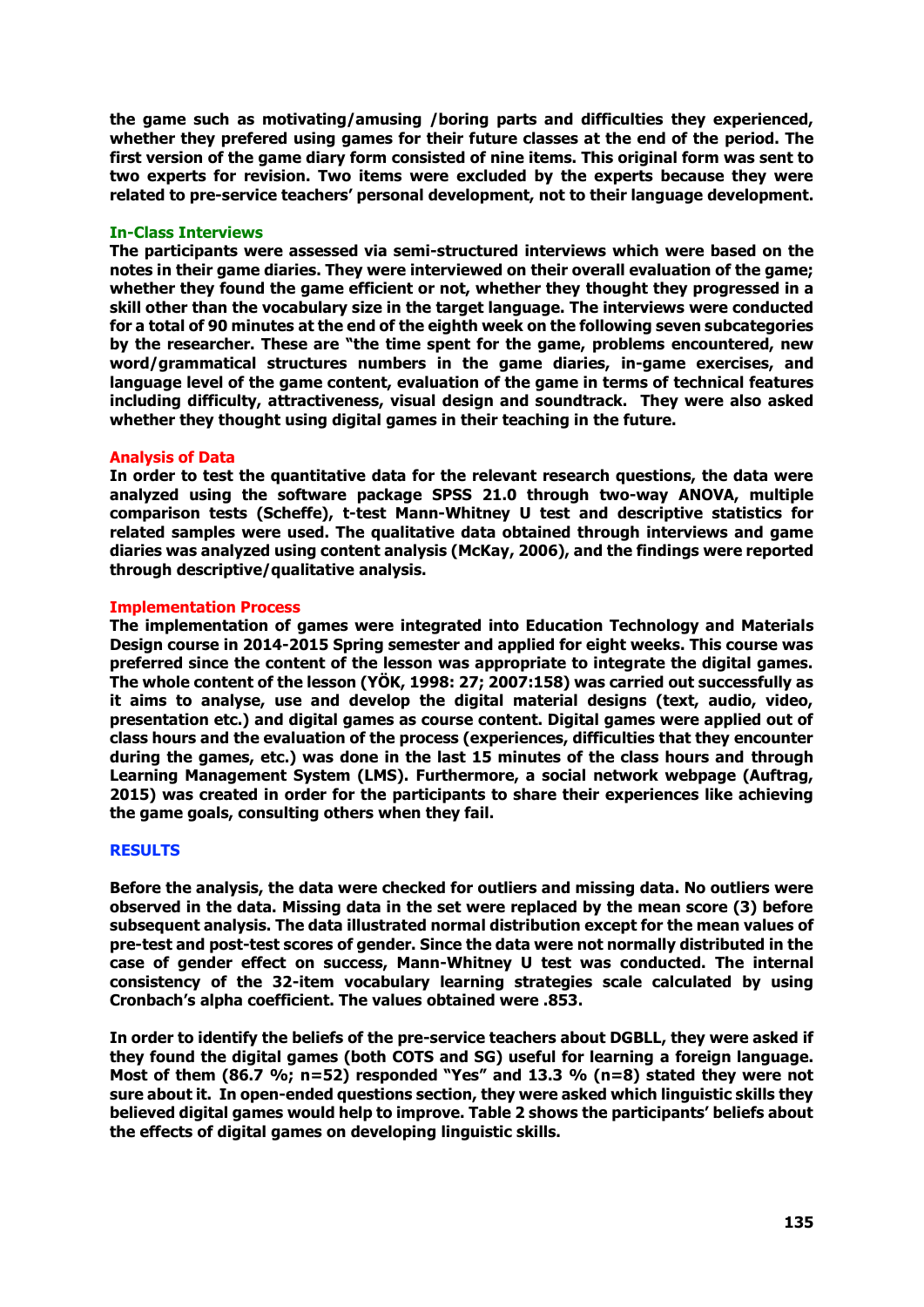|                                         | N  | $\frac{0}{0}$ |  |
|-----------------------------------------|----|---------------|--|
| <b>Vocabulary</b>                       | 20 | 33.3          |  |
| <b>Reading</b>                          | 18 | 30.0          |  |
| Listening                               | 17 | 28.3          |  |
| <b>Speaking, Fluency, Pronunciation</b> | з  | 21.7          |  |
| Grammar                                 | 7  | 11.7          |  |
| Writing                                 | 3  | 5.0           |  |
| Other (idioms, etc.)                    | 1. | 1.7           |  |
| <b>Information about target culture</b> | 2  | 3.3           |  |

**Table: 2 Participants Beliefs on Contribution of the Digital Games Developing the Linguistic Skills**

**The second research question of this study examined using the vocabulary achievement test whether the game "A Mysterious Mission" contributed to the development of preservice teachers' professional terminology. For this purpose, a paired-samples t-test was conducted to evaluate whether there was a statistically significant difference between the mean values of pre-test and post-test scores for vocabulary.**

| Table: 3                                              |  |  |  |  |  |  |
|-------------------------------------------------------|--|--|--|--|--|--|
| Post- and Pre-test Results for Vocabulary Achievement |  |  |  |  |  |  |

| <b>Measurement</b> | N  |       | SD   | df |       |      |
|--------------------|----|-------|------|----|-------|------|
| <b>Post-Test</b>   | 60 | 40.60 | 7.43 | 59 | 18.41 |      |
| <b>Pre-Test</b>    | 60 | 35.19 | 6.15 |    |       | .000 |

**The results indicated that the mean value of post-tests scores (M=40.60; SD=7.43) was significantly greater than the mean value of pre-test scores for vocabulary (M=35.19; SD=6.15; t(59)=18.41, p<0.01).** 

**In order to test the third research question, one way analysis of variance (ANOVA) was conducted using vocabulary learning strategies scale to evaluate the effect of the compensation strategy use on the pre-test scores of participants since the Levene Test has indicated that the variances of scores across the different frequency groups are homogeneous (L=1.20, p=0.31).**

**Table: 4 Comparison among Pre-test Scores of Groups Depending on the Use of Compensation Strategies**

| <b>Variance</b>       | <b>Sum of Squares</b> | df | <b>Mean Square</b> |      | Ð   |
|-----------------------|-----------------------|----|--------------------|------|-----|
| <b>Between Groups</b> | 91.94                 |    | 45.97              | 1.22 | .30 |
| <b>Within Groups</b>  | 2141.95               | 57 | 37.58              |      |     |
| Total                 | 2233.90               | 59 |                    |      |     |

**Test results of ANOVA indicated that there was no significant difference among the mean scores using the vocabulary achievement test of pre-test results of participants depending on the use of compensation strategies in different frequencies (F(2-57)=1.22, p>0.05). One way analysis of variance was conducted to evaluate the effect of the compensation strategy use on the post-test scores of participants since the Levene Test has indicated that the variances of scores across the different frequency groups are homogeneous (L=0.80, p=0.45).**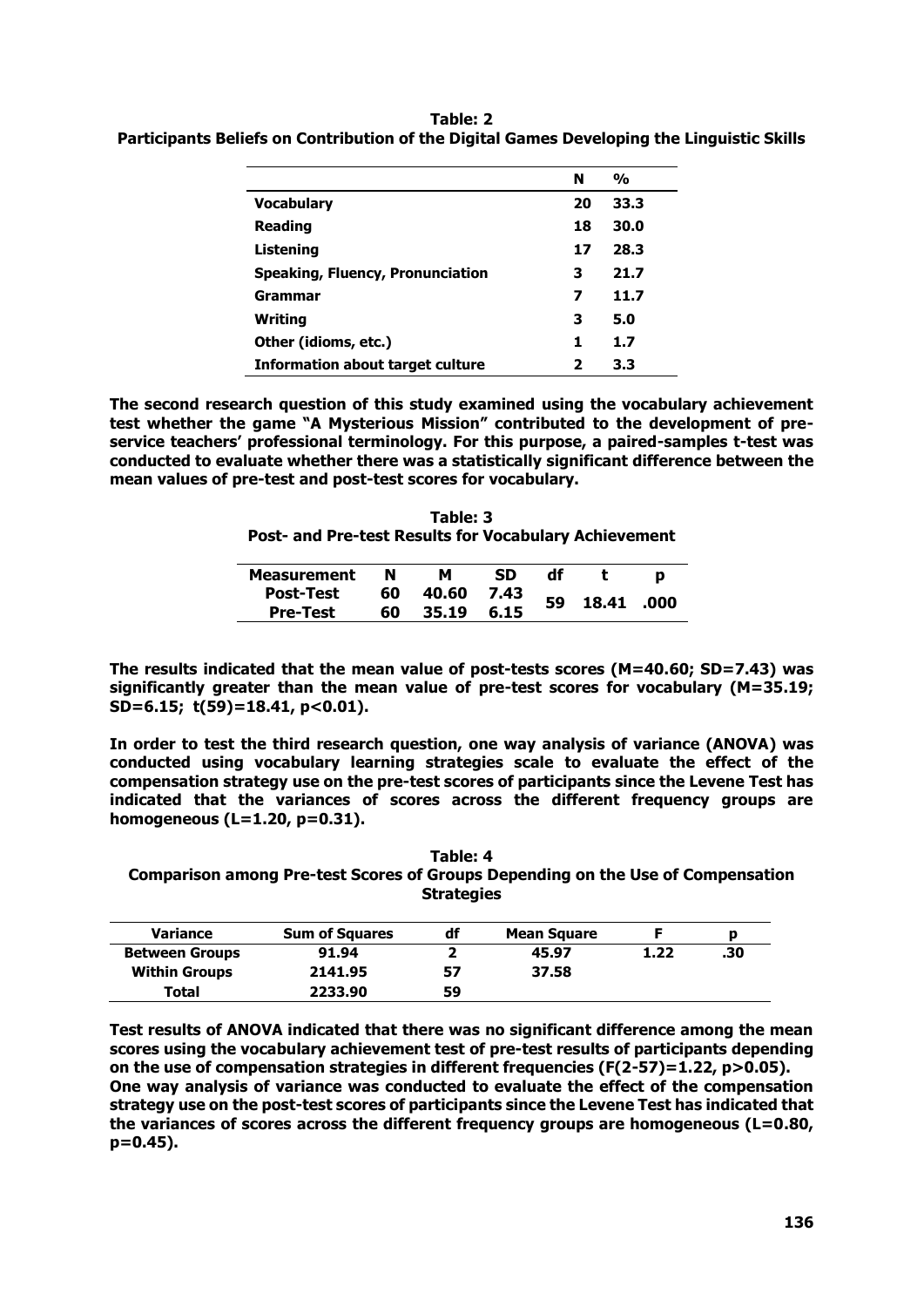#### **Table: 5 Comparison among Post-test Scores of Groups Depending on the Use of Compensation Strategies**

| <b>Variance</b>       | <b>Sum of Squares</b> | df | <b>Mean Square</b> |     |     |  |
|-----------------------|-----------------------|----|--------------------|-----|-----|--|
| <b>Between Groups</b> | 88.17                 |    | 44.08              | .79 | .46 |  |
| <b>Within Groups</b>  | 3168.26               | 57 | 55.58              |     |     |  |
| Total                 | 3256.43               | 59 |                    |     |     |  |

**Test results of ANOVA indicated that there was no significant difference among the mean scores of post-test results of participants depending on the use of the compensation strategies (F(2-57)=0.79, p>0.05).**

**For the fourth research question of this study, one way analysis of variance was conducted to evaluate compare the participants' age and their pre- and post-test scores.** 

**Table: 6 ANOVA Table for Pre-Test Results for Measurement of Age Groups**

| <b>Variance</b>                 | Sum of<br><b>Squares</b> | df | <b>Mean Square</b> |      | p    | <b>Significant</b><br><b>Difference</b> |
|---------------------------------|--------------------------|----|--------------------|------|------|-----------------------------------------|
| <b>Between</b><br><b>Groups</b> | 384.29                   |    | 192.15             | 5.92 | .005 | $(19-21)-(22-24)$                       |
| <b>Within Groups</b>            | 1849.60                  | 57 | 32.45              |      |      | $(19-21)-(25+)$                         |
| Total                           | 2233.90                  | 59 |                    |      |      |                                         |

**Test results of ANOVA indicated that there was significant difference among the mean scores of pre-test results of participants from three age groups (F(2-57)=5.92, p<0.05). To see the mean differences among age groups Scheffe Test was conducted and the test results revealed that mean score of 28 participants from 19-21 age group (M(19-21)=32.49) is statistically lower than the mean scores of 26 participants from 22-24 age group (M(22- 24)=37.48) and the mean score of 6 participants from 25+ age group (M(25+)=37.90), (p=0.009).**

**One way analysis of variance was conducted to evaluate compare the age of participants and their post-test scores.** 

**Table: 7 ANOVA Table for Post-Test Results for Measurement of Age Groups**

| <b>Variance</b>                 | Sum of<br><b>Squares</b> | df             | <b>Mean</b><br><b>Square</b> | F    | р    | <b>Significant</b><br><b>Difference</b>  |
|---------------------------------|--------------------------|----------------|------------------------------|------|------|------------------------------------------|
| <b>Between</b><br><b>Groups</b> | 603.55                   | $\overline{2}$ | 301.77                       | 6.48 | .003 | $(19-21)-(22-$<br>24)<br>$(19-21)-(25+)$ |
| Within<br><b>Groups</b>         | 2652.88                  | 57             | 46.54                        |      |      |                                          |
| <b>Total</b>                    | 3256.43                  | 59             |                              |      |      |                                          |

**Test results of ANOVA indicated that there was significant difference among the mean scores of post-test results of participants from three age groups (F(2-57)=6.48, p<0.05). To see the mean differences among age groups in pre-test Scheffe Test was conducted and the results revealed that mean score of participants from 19-21 age group (M(19-21)=37.23) is statistically lower than the mean scores of participants from 22-24 age group (M(22-**  $24$ =43.36) and the mean score of participants from 25+ age group  $(M_{(25+)=}44.41)$ , **(p=0.007).**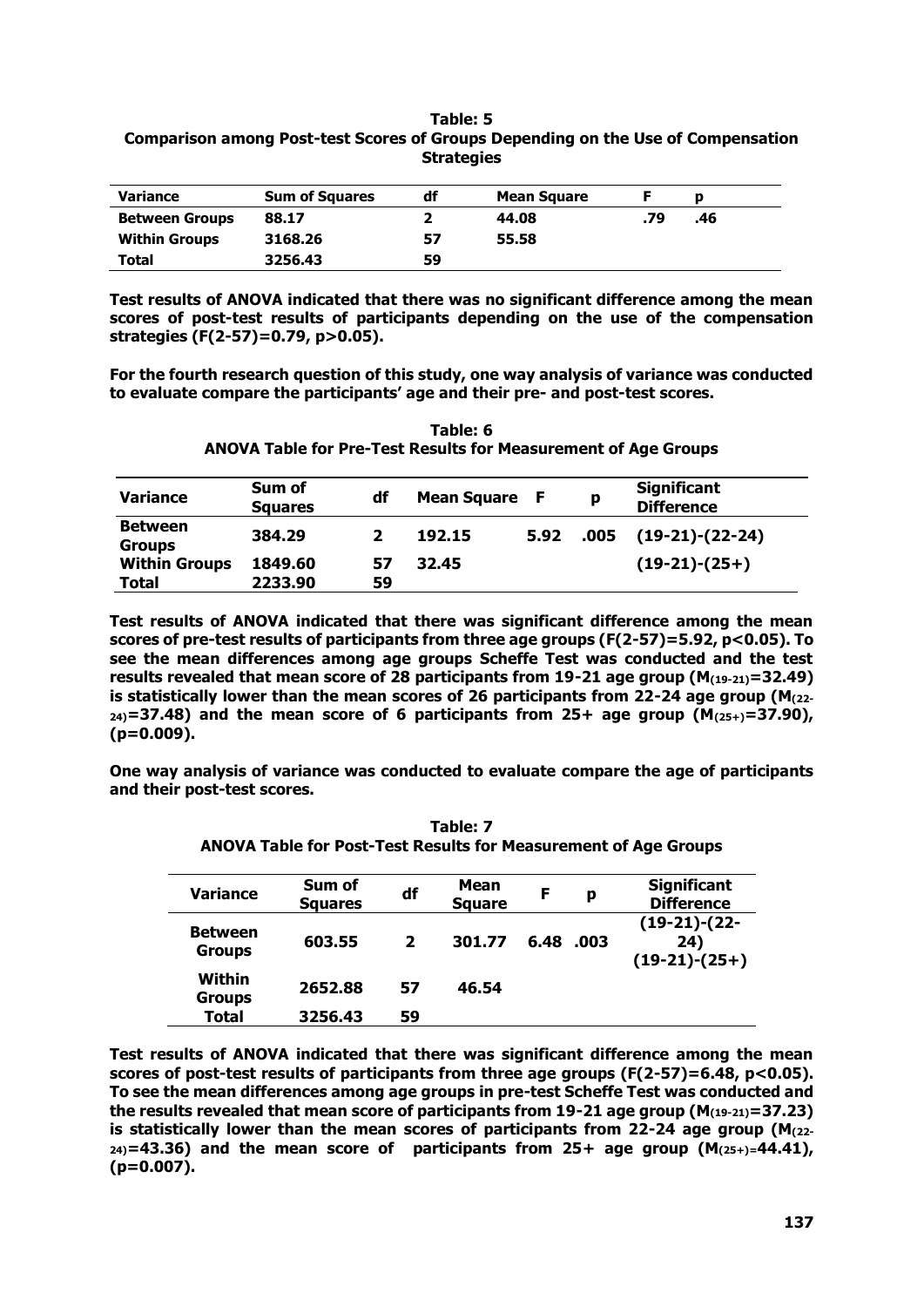**The effects of the participants' gender on the mean average of their success were examined. Since there is a great difference between the populations of groups and the data sets were not distributed normally, instead of an independent-samples t-test, a Mann-Whitney U test was conducted to evaluate whether there was statistically significant difference between the mean values of pre-test and post-test scores of genders. The results of the test indicated that the difference between pre-test scores (U=112.5, z=1.68, p>0.05) and post-test scores (U=116, z=1.60, p>0.05) of female and male participants was not statistically significant.** 

**The study also investigated whether the participants' being a gamer or a non-gamer (that is, whether they play digital games or not; and how much time they spent playing games every week) had an effect on the success of the process. An independent-samples t-test was conducted to evaluate whether there is significant difference between the mean values**  of pre-test and post-test scores of 46 participants who play digital games (M<sub>PreTest</sub>=34.91 **and MPostTest=40.35) and 14 participants who do not play digital games (MPreTest=36.13 and MPost-Test=41.33). The results indicated that the difference between pre-test scores (t(58)=- 0.43, p>0.05) and post-test scores (t(58)=-0.37, p>0.05) of the participants is not statistically significant. One way analysis of variance was conducted to evaluate the effect of the time spent for playing digital games on the pre-test and post-test scores of participants. Test results of ANOVA indicated that there was no significant difference among the mean scores of pre-test (F(3-56)=0.37, p>0.05) and post-test results (F(3- 56)=0.54, p>0.05) in terms of time the participants spent playing the games.**

**The language that the participants preferred while playing the game was examined in terms of its effects on their success in the game. An independent-samples t-test was conducted to evaluate whether there was statistically significant difference between the mean values of pre-test scores of 28 participants who preferred game instructions in German (MPreTest=36.30 and MPostTest=42.35) and 32 participants who preferred English (MPreTest=36.13 and MPostTest=39.08). The results indicated that there was no significant difference between pre-test scores (t(58)=1.43, p>0.05) and post-test scores (t(58)=1.73, p>0.05) of the language priming groups.** 

**The fifth and the sixth research questions of the study asked whether the in-game and nongame variables such as multimedia features and motivation were involved in learning process and whether the serious games contributed to the participants' teacher qualifications in the context of DGBLL. The answers to these questions were obtained in the data gathered through game diary and in-class interviews.**

**Although 'A Mysterious Mission' game can be played with tablet computers and smart phones, only two of the participants in their diaries stated that they played the game with the tablet computers and the rest of the students played it with their personal mobile phones but all of the students took notes via using a PC/laptop. It was concluded from the diaries that game was played between 4-23 hours. Students noted 5-30 words to the 'newly learned vocabulary' part but they didn't write anything to the 'newly learned structure' part. Only one of the students noted 30 words and one student noted 5 words. The others noted between 12-23 words. Although a considerable number of participants (72 %; n=43) stated that during the games they used the online dictionary frequently via a laptop or PC as suggested, 28 % of them (n=17) stated that they sometimes used online dictionaries for some parts of the games. Nothing was stated about the difficulties to be resolved during the game. The participants noted down about 2 to 5 newly learned elements comparing Irish and German cultures, (as German people prefer directly speaking strategy instead of indirect strategies, and their salutation style, punctuality being important for German, whilst it is less important for other cultures, rules about the parks (dos and don'ts)) cultural elements from world knowledge, business world, Hollywood (e.g. The Devil Wears Prada), Walt Disney (e.g. Bugs Bunny) and Western films (e.g. The Good, the Bad and the Ugly) were also noted. For the encouraging/amusing parts of the game, participants marked the properties from 1 to 4. (e.g. game's graphics, clothing game, main character, jokes). Furthermore 6 of the participants stated the 3D graphics of the game were very realistic.**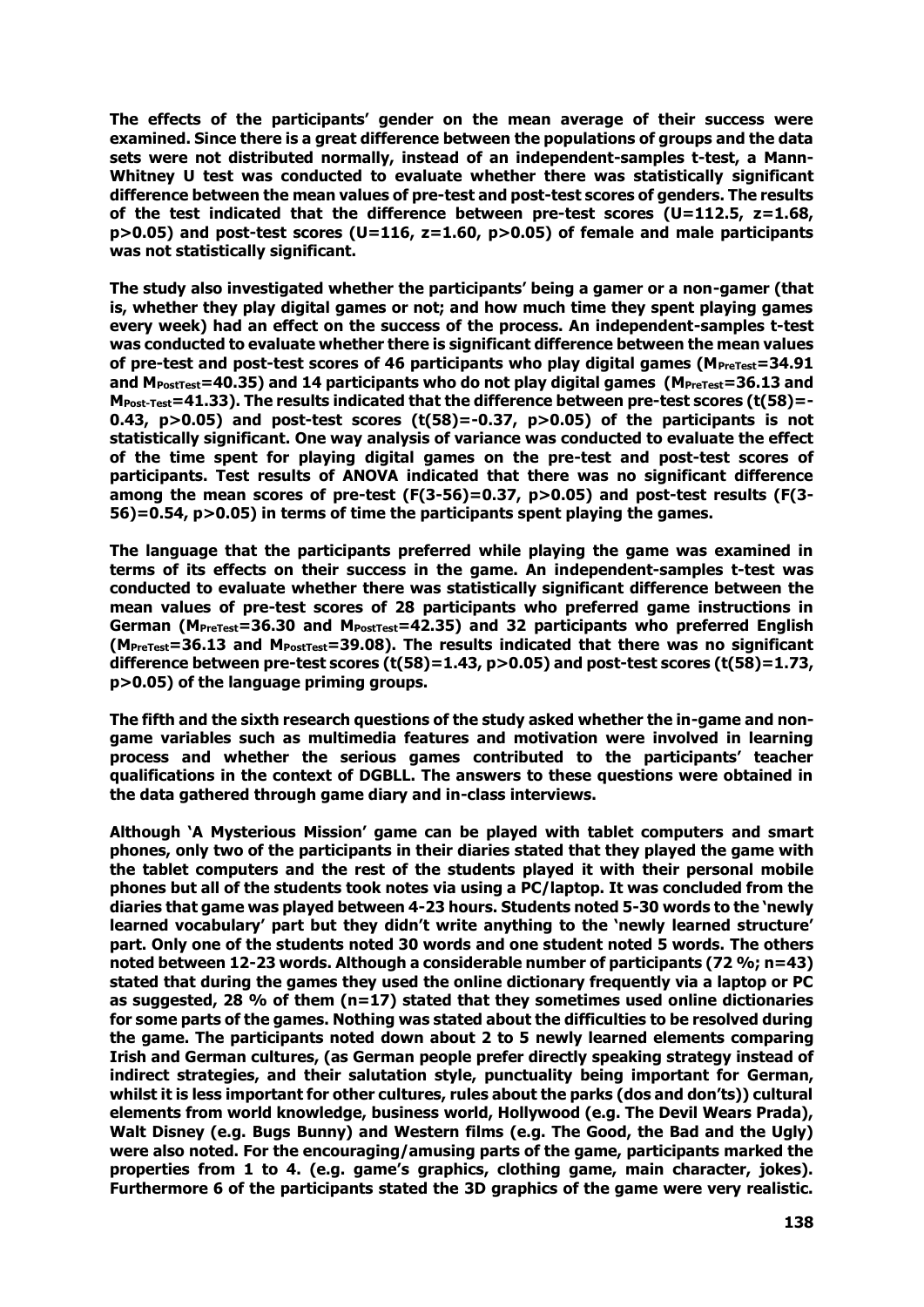**Majority of the participants (n=47) indicated that two parts of the game (4th and 11th) are particularly more boring as the texts and dialogs were longer than the other parts. That is the reason for the participants why these two parts are more exhaustive and boring than the other parts. For the part of the difficulties they encountered, 12 of the participants stated technical difficulties, 17 of them stated game challenge, 21 of them stated handling language tasks. 10 out of 12 participants who declared that they had technical problems while downloading or playing the game noted down that they consulted their more experienced friends. The other two students who played the game via their tablets because their mobile phones were not compatible with the game's minimum requirements stated that they had no problems. For the question whether they use these kinds of serious games as a course material in their future classes, 86.7 % of the participants responded "Yes" (n=52), and only 13.3 % of them responded as 'Not Sure' (n=8).**

**The process was evaluated through semi-structured in-class interviews, the researchers' observation and the data from the participants' diaries. They shared their experiences and views in seven subcategories at the end of the eighth week.** 

**The qualitative data gathered through in-class interviews were analyzed using textual and discourse analysis, which require a close and systematic reading of the responses given by the participants in order to reach a theory (Corbin & Strauss, 1990; Strauss & Corbin, 1998). The findings obtained through the interview were noted on the interview sheet and labeled using emergent coding method after the content analysis. Since it was not possible to predict the time students might spend to play the game, the 2-23-hour time period was identified through labeling the data with emergent coding method at the end of the content analysis. In the interview, two different categories emerged in terms of the time students spent while playing the game: playing without reading the content and the instructions of the serious game in detail, and playing the game after reading the instructions and fulfilling all the requirements of the course. One participant stated:**

> **"I finished playing the game in four hours without reading the instructions. The second time I read the instructions and played the game noting down the information the course required. I played the game about one and a half hours every week and it took 12 hours in eight weeks."**

**In the interview, the participants indicated that it took them 12 to 23 hours to play the game when they fulfilled the instructions and the tasks required for the course.** 

**They were asked why they noted down less words into their diaries although the game contained much more unknown words. The responses given by the participants for this question were divided into three categories using emergent coding method:**

- **1) the appropriateness of the language level of the game,**
- **2) the difficulty of noting unknown words,**
- **3) believing that it was not necessary.**

**Two categories emerged regarding the language level of the game: language level of the game was low, and language level of the game was appropriate, however, the professional terminology in the texts made it difficult to understand. It was identified that the participants who noted down less words in the diaries because of the low level of the game were the students born and grown up in Germany before they came to Turkey. One participant indicated that the language level was appropriate for the target audience but the professional terminology in the texts made the game's content harder to understand.**

**One participant expressed the difficulty of noting down the unknown words as follows:**

**"Actually, I came across many unknown words. However, I kept playing the game because it was difficult to find them in the dictionary and to write in the diaries at the same time the sample German sentences where the words were used. Since I found noting down in-game exercises and their definitions boring and tiring, I did not write them either. I did not**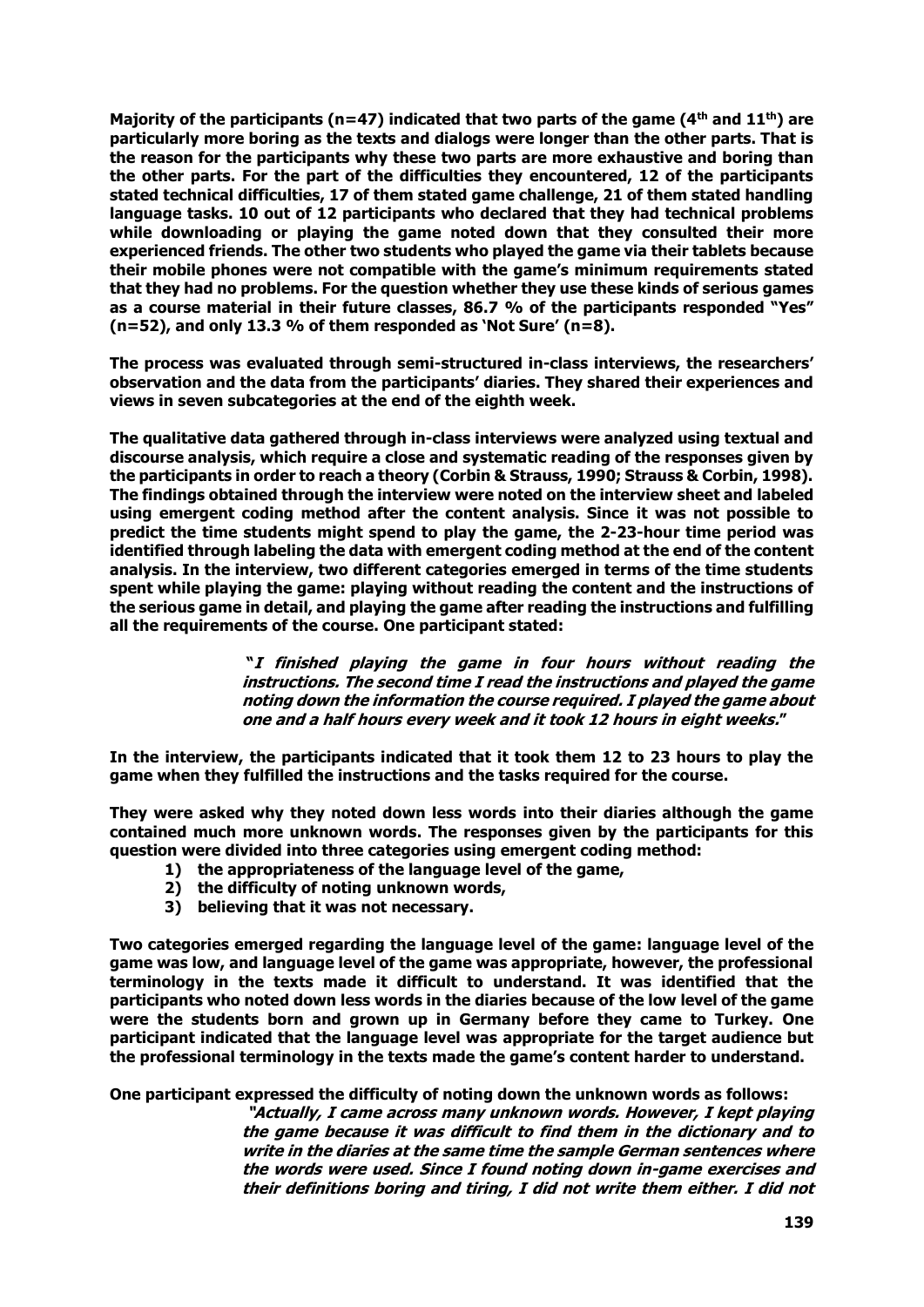**write anything in the section for the new structures learned because there was not any new structure left since our courses in high schools and preparatory class."**

**One participant expressed why he found it unnecessary to note down the new words, structures and in-game exercises as follows:** 

> **"The purpose of the game was to learn the new words, so I just looked up in the dictionary to learn their meanings and solved the exercises on the screen. I thought it was not necessary to note them down in the diary."**

**The responses given by the participants for the question related with the difficulty level of the game mechanics were coded using emergent coding method and compiled under two categories: 1) the game was easy 2) the game was difficult at a specific point. One participant indicated this in the following words:** 

> **"I did not have serious problems with playing the game. I had a problem with downloading the game, but solved it with the help of a friend. When I pressed the replay button for the parts I did not understand, I had to go back to the beginning and listen to the whole section again because the game could not save the stage I worked on. This was quite boring."**

**During the game project, the participants were provided theoretical knowledge about DGBLL and they were informed that one of the noteworthy features of the games for students is multimedia in the field (soundtrack and visual design). Conversely, none of the participants noted down anything about the sounds of the game. When asked about the audio-visual characteristics of the game, one participant expressed the following words:**

> **"I enjoyed the introductory sounds but played the rest of the game in the mute mode because the soundtrack was distracting and boring."**

**The participants were asked if they wanted to use digital games in their classrooms in the future. Most of them (86.7 %) responded as "Yes" and 13.3 % responded that they were not sure. The participants were also asked to justify their responses during the interview. Two categories emerged after the responses were coded using emergent coding method: 1) positive and 2) unsure. In the "positive" category, they indicated that digital games were more appealing than traditional course materials, and encouraged ubiquitous and autonomous learning. In the "unsure" category, they mentioned about technical problems and expressed that they were not sure whether such games would be interesting for students in the future. They also stated they have not decided to become a teacher yet. One participant with a positive approach expressed this as follows:** 

**"Digital games are more enjoyable than the course book and films. I can play them anytime wherever I want, at home or at a café. Unlike the courses, I can determine the length and format of learning."**

**One participant who was not sure about using digital games in the future stated his ideas in the following words:**

> **"The games do not work properly in all phones and tablets. You need to have access to internet while uploading and playing. Additionally, my phone is old and the game worked slowly. Every student needs to have a good phone or tablet. It is also difficult to predict whether our student in the future would like such games or not."**

**Another participant who was not sure indicated:**

**"I am not sure whether I would work as a teacher after my graduation. That is why I have no idea on using digital games."**

**The social network site (Auftrag, 2015) created in order to share the experiences with the game was not used by the participants. The in-class interviews revealed that the**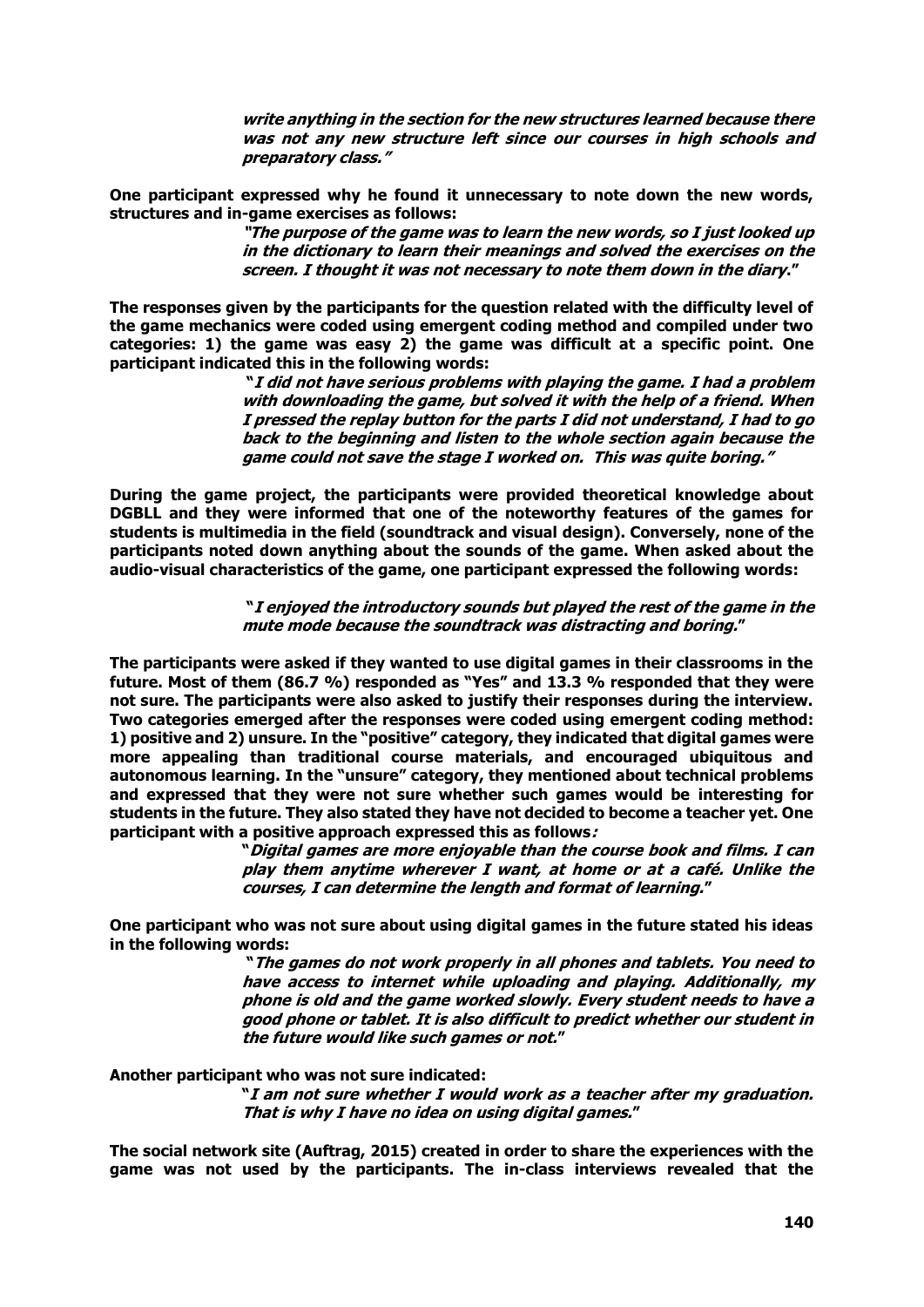**participants did not have time to share their experiences through the web site, and they believed asking for help from friends was more efficient and faster.** 

# **DISCUSSION**

**The study aimed to identify the contributions of the game to the pre-service teachers' vocabulary size and language competence and to contribute to the teachers' qualifications in terms of digital game-based language learning. The results of the study revealed that there was a significant difference between pre and post-tests in terms of their vocabulary size. It is concluded that the game 'A Mysterious Mission' contributed to the participants' success. This result was expected and consistent with the previous successful studies in the field of DGBLL (Kocaman & Kizilkaya Cumaoglu, 2014b; Peirce & Vade, 2010, Müller, 2012; Johnson, 2010). The findings are in accordance with the theoretical implicatications and suggestions which argue for the contribution of digital games to the pre-service teachers' vocabulary size and other language skills (Bernert-Rehaber & Schlemminger, 2013; Levy & O'Brien, 2006; Roy & Schleminger, 2014; Neville et al., 2009).**

**The present study obtained various results regarding the effects of pre-service teachers' demographic features on their learning success. Many studies show that the youth is regarded digital natives and digital literacy and game literacy (being a gamer or nongamer, playing games, playing frequency and length of playing time) superiorities of them are significant factors in learning through digital games (Peirce & Vade, 2010; Jantke & Hume, 2015). However, the results of the present study revealed that age had positive effects on both words that were known before the activities and the success of the new words learned during the game after the eight-week period. Pre-service teachers older than 25 were more successful than the two age groups 22-24 and 19-21. Other studies with young learners (9-14 ages) emphasize that there is a negative correlation between age and DGBLL success. In this study, the youngest participant was 19 years old, it is not logical to relate this group of participants with the young learners' studies previously conducted. In this study, the game was rather comprehensive (70-page scenairo) and its content included business world, job application, presentation, and cultural elements and Western film elements unfamiliar to young learners. The game had less adventure and action features compared to entartaining fun COTS games. All these characteristics can be justified with the fact that the game addressed adult learners who are more responsible and felt greater responsibility than younger people. As the game was more appealing to adults than the young learners, it was possible to state that there is a relation between pre-service teachers' age and the success (pre- and post-test) as opposed to the results on the youth. Meanwhile, the present study is different from other studies which showed the effect of the game literacy on success, because being a gamer or a non-gamer (playing games, playing frequency and length of playing time) in this study had no effect on vocabulary learning. Thus, this result was consistent with the fact that only 39.13 % of the participants (n=18) played action-based COTS games with long scripts.**

**As it was stated in De Grove et al. (2011)'s studies, there was no gender differences in success in the present study. The present study also revealed that pre-service teachers' preferences of language instruction in English or German had no effect on their success. Since a large part of the game text (text, dialogue, in game exercises etc.) are included in the content of the game and target vocabulary are embedded into the game story, it was an expected result that language preference did not affect their success. Kocaman & Kizilkaya Cumaoglu (2014b) concluded that use of compensatory strategies has positive effect on success in their study with the young learners. In the present study, use of compensatory strategy (frequency in consulting on digital games in language learning, video, CALL-Ware etc.) had no effect on success. The level of the participants' digital literacy was high as they didn't have so many technical problems whether they played the game or not. All these issues considered until now are consistent with the fact that the game -A Mysterious Mission- is designed for adult learners of German.**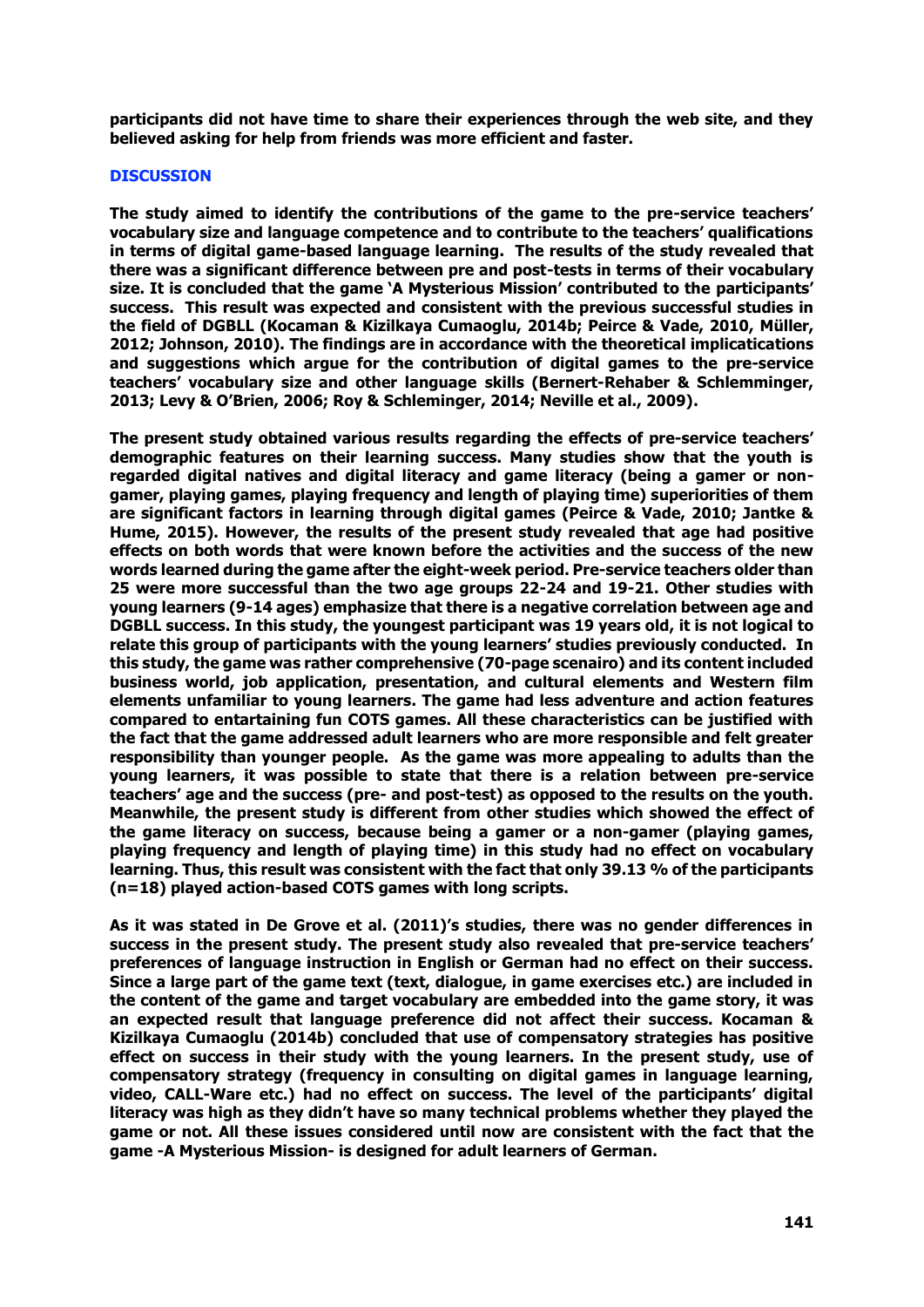**Blamiere (2012), Chandler (2013), Gerber & Price (2013) and Yilmaz Ince & Demirbilek (2013) concluded that teachers/adult learners' digital literacy problem is an impeding factor in establishing the use of DGBLL, and they suggested having teachers experience games and establishing courses to introduce game based learning so that use of games becomes more prevalent and productive. Diaries and face to face in class interview revealed that the participants found the game beneficial both as a teacher and a learner. Majority of the students (86.7 %) stated that they wanted to use the games for their future classes with their learner groups. Dealing with the games in teacher education programs both theoretically and practically, experiencing games and activities on their own are important for spreading the implementation of the DGBLL. Pre-service teachers who receive the training may assist their colleagues in the future.** 

**Backlund & Hendrix (2013) stated that there is no longitudinal study in the field showing the contributions of the games into language learning progress. The findings gathered from the present study are the first step of the longitudinal study and planned to sustain through integrating reading, comprehending the game texts, grammar, material adaptation and design courses and creating new activities. (e.g. reading, transcription, or game making as suggested by Bermingham et al., 2013, etc.). This is important in terms of the suggestion Gerber & Price (2013) and Karadag (2015) proposed; they indicate that it is actually not very crucial for teachers to have an in-depth understanding of video games, or knowledge of the multiple video game genres in order to design lessons of video games to develop literacy activities. They state that teachers can effectively create learning opportunities by using video games as both the core unit and supplemental piece in lessons if they can draw upon their experiences with digital literacy, literature, and language learning theories.**

**The present study establishes evidence that digital serious games should not be associated only with young learners and suggests considering serious games for adult language learners as well and integrating them into teacher training curriculum for enhancing DGBLL pedagogy through practical game applications with pre-service teachers. The integration of DGBLL into foreign language education curriculum is definitely recommended. It is important to conduct further studies examining the contribution of games for various languages and language skills in order to improve the use of DGBLL.**

**Ministry of National Education, and directors at schools and educational institutions in cities are recommened to provide in-service professional development workshops and games for language classrooms in order to spread their use among all teachers, not just for few teachers with IT abilities at primary, secondary and high schools.**

**Authors' Note: An early version of this study has been orally presented as a paper at ICEFIC 2015 Conference**

# **BIODATA and CONTACT ADDRESSES of the AUTHORS**



**Dr. Yunus ALYAZ is an Associate Professor of Foreign Language Education in Uludag University, Turkey. He received his masters and doctorate degrees on Computer Assisted Language Learning (CALL). His interests are Linguistics, CALL and Digital Game-Based Language Learning. With German/Austrian Academic Exchange Services and Culture Institutes scholarships he joined CALL projects in Ruhr, Klagenfurt and Vienna Universities. Within the last five years, he has focused his studies on multilingual digital serious games design and development projects besides theoretical and applied digital game based language learning.**

**Assoc. Prof. Dr. Yunus ALYAZ Department of Foreign Language Education Faculty of Education, Uludag University, Bursa, TURKEY 16059 Phone: 0(224) 294 22 76 E-Mail: alyaz@uludag.edu.tr**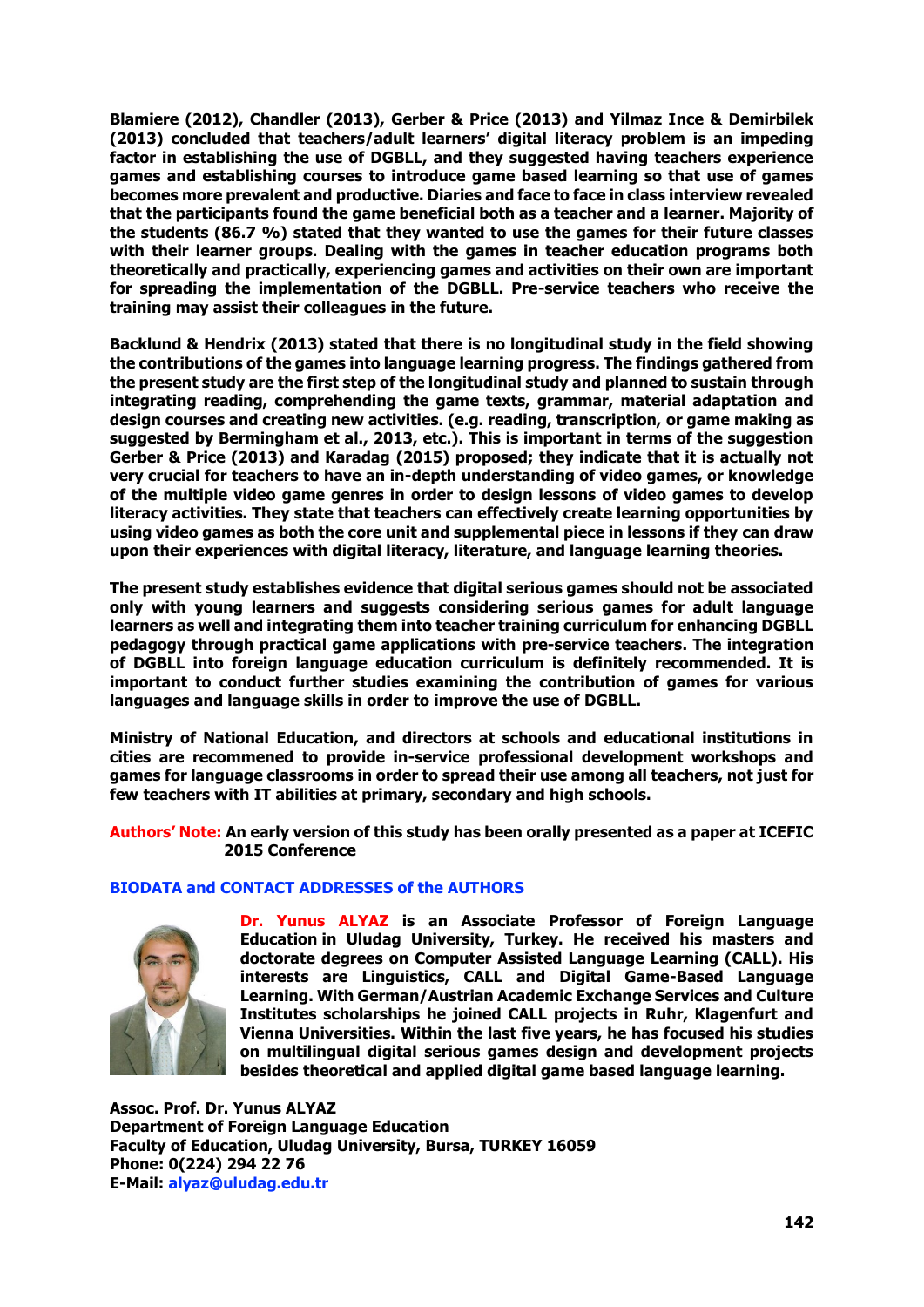

**Dr. Zubeyde Sinem GENC is Associate Professor at the Department of English Language Teaching, Faculty of Education, Uludag University, Turkey, where she teaches graduate and undergraduate courses for inservice and pre-service EFL teachers. She has articles in national and international journals and book chapters in various books by publishers including Cambridge University Press, John Benjamins, Peter Lang and TESOL. She also taught English for academic purposes at American Language Institute at Indiana University of Pennsylvania and graduate courses in MA TESOL Program at Southern Illinois University in the U.S.** 

**Her professional interests include language teacher education, theory and practice in language teaching methodology, use of technology in foreign language teaching and second language acquisition.**

**Assoc. Prof. Dr. Zubeyde Sinem GENC Department of Foreign Language Education Faculty of Education, Uludag University, Bursa, Turkey Phone: 0(224) 294 22 67 E-Mail: zsgenc@uludag.edu.tr**

# **REFERENCES**

- **Allsop, Y., Yeniman Yildirim, E., & Screpanti, M. (2013). Teachers' Beliefs about Game Based Learning: A Comparative Study of Pedagogy, Curriculum and Practice in Italy, Turkey and the UK. The Proceedings of The 7th European Conference on Games Based Learning (pp. 1-10), 3.-4. October, Porto, Portugal.**
- **Auftrag (2015). Goethe Institut - Lernabenteuer Deutsch retrieved from [www.facebook.com/raetselhafterauftrag.](http://www.facebook.com/raetselhafterauftrag)**
- **Backlund, P., & Hendrix, M. (2013). Educational Games – Are They Worth The Effort? A literature survey of the effectiveness of serious games, In 5 th International Conference on Game's and Virtual Worlds for Serious Applications (pp. 1-8), 11.- 13. September, Bournemouth, UK.**
- **Bermingham, S., Charlier, N., Dagnino, F., et al. (2013). Approaches Collaborative Game**‐ **Making for Fostering 21st Century Skills, In C. Vaz de Carvalho, & P. Escudeiro (Eds.), The Proceedings of The 7th European Conference on Games Based Learning (pp. 45-52), 3.-4. October, Porto, Portugal.**
- **Bernert-Rehaber, S., & Schlemminger, G. (2013). Immersive 3D-Technologien optimieren das Fremdsprachenlernen: "EVEIL-3D – Lernen in virtuellen Welten", Babylonia, 3, 44-49.**
- **Berns, A., Palomo-Duarte, M., Dodero, J. M., & Valero-Franco, C. (2013). Using a 3D Online Game to Assess Students' Foreign Language Acquisition and Communicative Competence. In D. Hernández-Leo, Ley, T., Klamma, R., & Harrer, A. (Eds.), Scaling up Learning for Sustained Impact (pp. 19–31). Berlin, Heidelberg: Springer.**
- **Blamire, R. (2010). Digital Games for Learning Conclusions and recommendations from the IMAGINE project Retrieved from <http://recursostic.educacion.es/blogs/> europa/media/blogs/europa/informes/IMAGINE%20Conclusions%20and%20re commendations%202010-3.pdf.**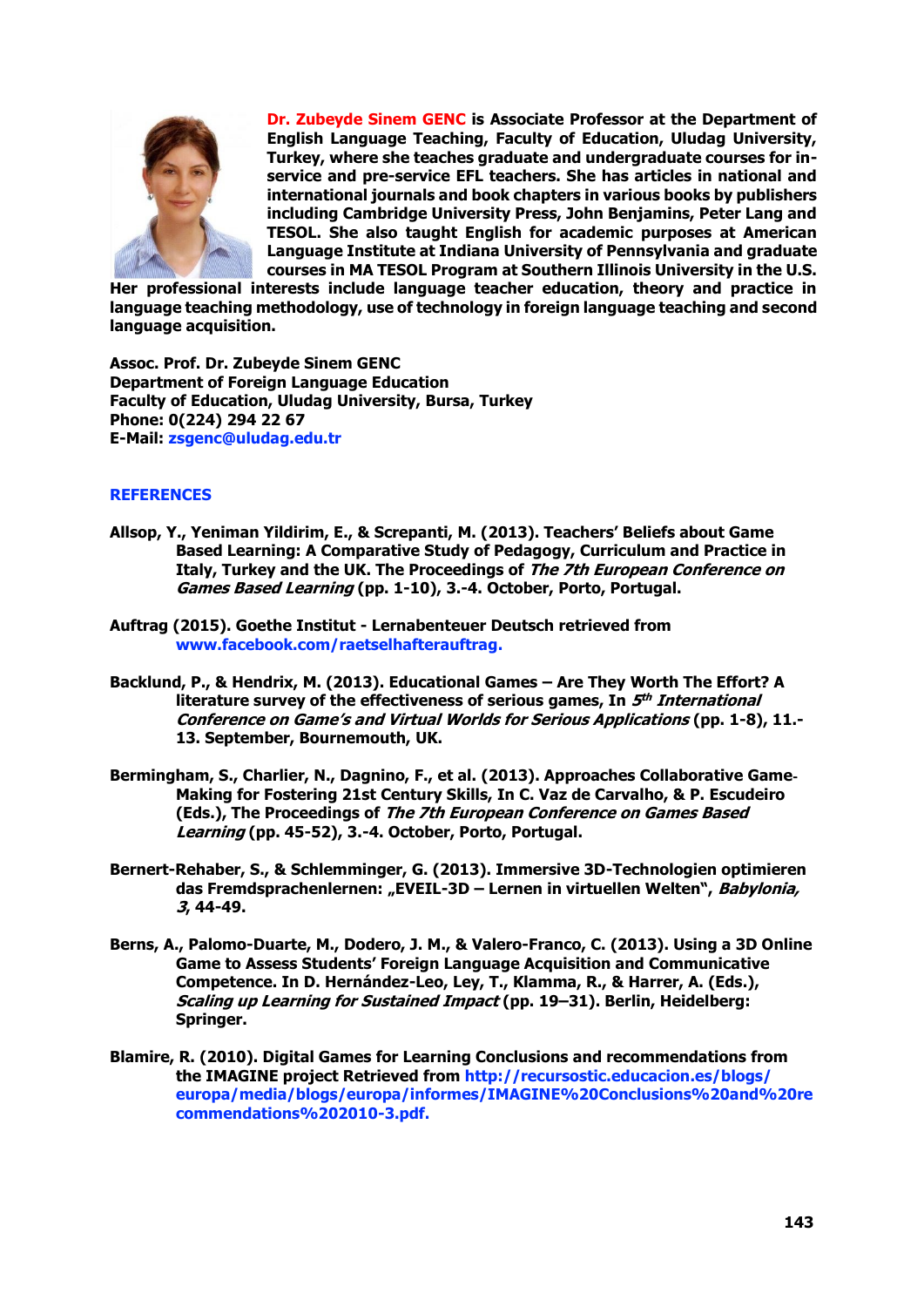- **Breuer, J. (2010). Spielend lernen? Eine Bestandsaufnahme zum (Digital) Game-Based Learning, LfM-Dokumentation Band 41 Retrieved from www.lfm-nrw.de /fileadmin/lfm-nrw/Publikationen-Download/Doku41-Spielend-Lernen.pdf.**
- **Browne, C., & Culligan, B. (2008). Combining Technology and IRT Testing to Build Student Knowledge of High Frequency Vocabulary. The Journal of the JALT CALL, 4(2), 3- 16.**
- **Cai, C. J., Miller, R. C., & Seneff, S. (2013). Enhancing Speech Recognition in Fast-Paced Educational Games using Contextual Cues. In P. Badin et al. (Eds). Proceedings of SLaTE 30.-31. August & 1. September (pp. 54–59), Grenoble, France.**
- **Chandler, C. (2013). The Use of Game Dynamics to Enhance Curriculum and Instruction: What Teachers Can Learn from the Design of Video Games, Journal of Curriculum and Instruction, 6(2), 60-75.**
- **Corbin, J., & Strauss, A. (1990). Grounded theory research: Procedures, canons and evaluative criteria. Zeitschrift für Soziologie, 19(6), 418–427.**
- **Cornillie, F., Clarebout, G., & Desmet P. (2012). Between learning and playing? Exploring learners' perceptions of corrective feedback in an immersive game for English pragmatics. ReCALL, 24(3), 257-278. doi: 10.1017/S0958344012000134**
- **De Grove, F., Van Looy, J., & Mechant, P. (2011) Comparing the Potential of Commercial Off-The-Shelf and Educational Video Games for Adult Foreign Language Education: An Experimental Study. In D. Gouscos, & M. Meimaris (Eds.) Proceedings of the 5th European conference on games-based learning, 20.-21. October (pp. 129–136), Athens, Greece.**
- **Demirtas Zorbaz, S., Ulas, O., & Kizildag, S. (2014). Relation between Video Game Addiction and Interfamily Relationships on Primary School Students, Educational Sciences: Theory & Practice, 15(2), 1-9.**
- **Doe, R., J. (2014). Lost in The Middle Kingdom: Teaching New Languages Using Serious Games and Language Learning Methodologies, (Unpublished Master's thesis). University of South Carolina: Columbia. Retrieved from http://scholarcommons. sc.edu/etd/2813**
- **Ersoz, A. (2000). Six Games for the EFL/ESL Classroom. The Internet TESL Journal, 6(6), 1-4 Retrieved from<http://iteslj.org/Lessons/Ersoz-Games.html>**
- **Gerber, H., R., & Price, D., P. (2013) Fighting baddies and collecting bananas: teachers' perceptions of games-based literacy learning, Educational Media International, 50(1), 51-62. doi: 10.1080/09523987.2013.777182**
- **Gerhardt, C. (2008). Konzeption und Umsetzung von Lernmodulen im Serious Game Projekt "MIKOS", Bachelor Abschlussarbeit, FH-Trier Retrieved from [www.hochschule-trier.de/uploads/](http://www.hochschule-trier.de/uploads/) tx\_rfttheses/Gerhardt\_Christian\_ Konzeption\_und \_Umsetzung.pdf**
- **Goethe Institute (2013). Adventure German - A Mysterious Mission, Video Game Retrieved from [www.goethe.de/en/spr/ueb/mis.html](http://www.goethe.de/en/spr/ueb/mis.html)**
- **Guillen-Nieto, V., & Aleson-Carbonell, M. (2012). Serious games and learning effectiveness: The case of It's a Deal!, Computers & Education, 58, 435–448. doi:10.1016/j.compedu.2011.07.015**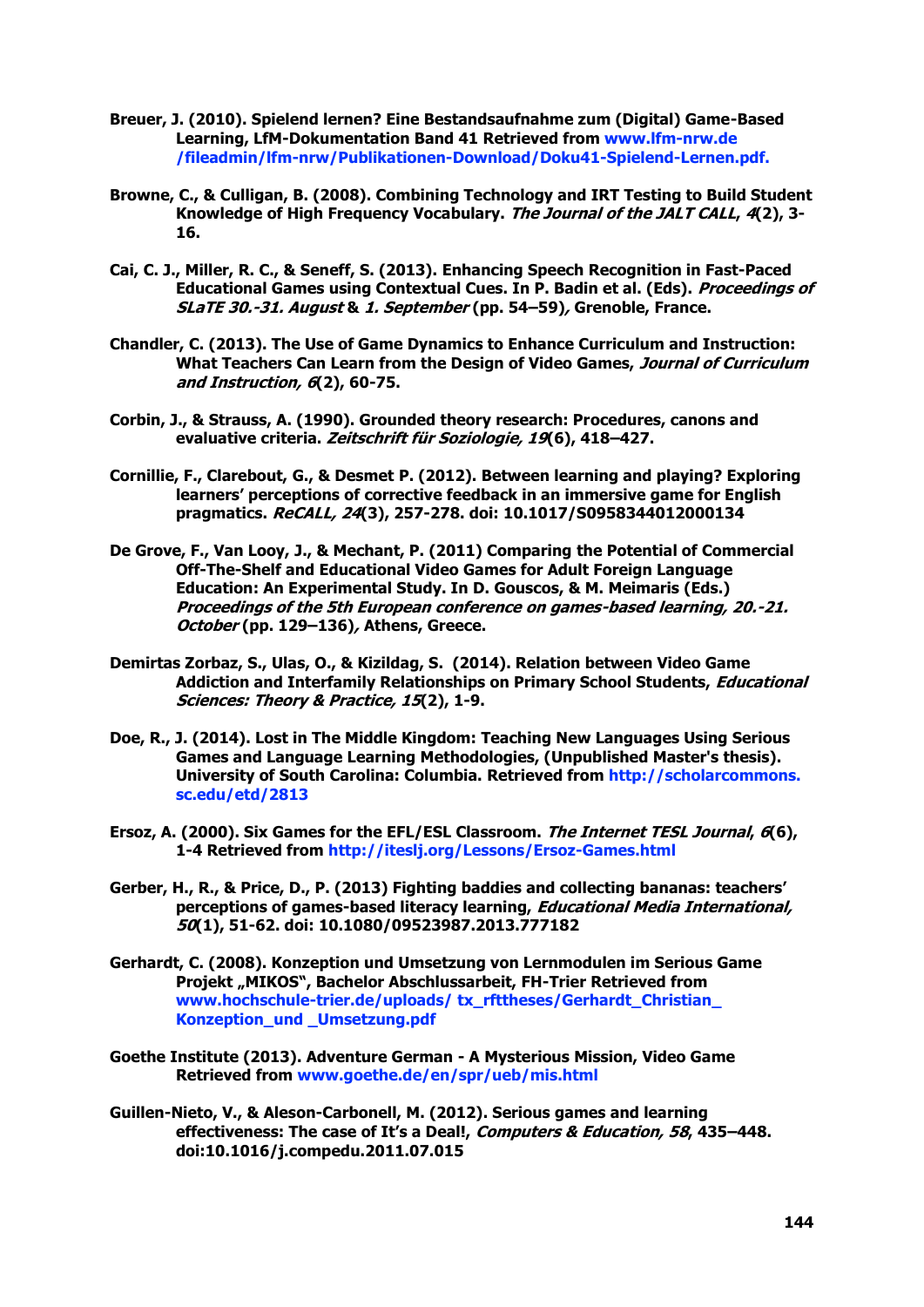- **Howland, R., Urano, S., & Hoshine, J. (2013). SanjigenJiten: Computer Assisted Language Learning System within a 3D Game Environment, In A. Nijholt, T. Romão, & D. Reidsma (Eds.), Advances in Computer Entertainment, Proceedings of 9th International Conference, 3.-5. November (pp. 262-273), Kathmandu, Nepal.**
- **Jantke, K. P., & Hume, T. (2015). Effective Learning through Meaning Construction in Digital Role Playing Games Retrieved from www.theminnits.com/wpcontent/uploads/ 2014/ 12/ICCE-2015\_\_ JH\_\_final\_\_red\_Size.pdf.**
- **Johnson, W. L. (2010). Serious Use of a Serious Game for Language Learning, International Journal of Artificial Intelligence in Education, 30, 175-195. doi: 0.3233/JAI-2010-0006**
- **Karadag, R. (2015). Pre-service Teachers' Perceptions on Game Based Learning Scenarios in Primary Reading and Writing Instruction Courses, Educational Sciences: Theory & Practice, 15(1), 185-200. doi: 10.12738/estp.2015.1.2634**
- **Kocaman, O., & Kizilkaya Cumaoglu, G. (2014a). Developing a scale for vocabulary learning strategies in foreign languages. Education and Science, 39(176), 293- 303. doi: 10.15390/EB.2014.3611**
- **Kocaman, O., & Kizilkaya-Cumaoglu, G. (2014b). The Effect of Educational Software (DENIS) and Games on Vocabulary Learning Strategies and Achievement, Education and Science, 39(176), 305-316. doi: 10.15390/EB.2014.3704**
- **Levy, R. M., & O'Brien, Mary G. (2006). A Virtual World for Teaching German, Loading 1(1), 1-17.**
- **McKay, S. L. (2006). Researching Second Language Classrooms. Mahvah, NJ: Lawrence Erlbaum Associates.**
- **Millstone, J. (2012). Teacher Attitudes about Digital Games in the Classroom. In The Joan Ganz Cooney Center at Sesame Workshop Retrieved from www.Joanganzcooneycenter. org/wp-content/uploads/2012/07/ jgcc\_teacher\_survey1.pdf**
- **Muller, A. (2012). Research-based design of a medical vocabulary videogame, International Journal of Pedagogies and Learning, 7(2), 122-134.**
- **Neville, D. (2014). The story in the mind: the effect of 3D gameplay on the structuring of written L2 narratives, ReCALL 27(1), 1–17. doi: 10.1017/S0958344014000160**
- **Neville, D., O., Shelton, B. E., & McInnis, Brian (2009). Cybertext redux: using digital game-based learning to teach L2 vocabulary, reading, and culture, Computer Assisted Language Learning, 22(5), 409-424. doi: 10.1080/09588220903345168**
- **Peirce, N., & Wade, V. (2010). Personalised Learning for Casual Games: The 'Language Trap' Online Language Learning Game, In, B. Meyer (Ed.), Personalised Learning for Casual Games: The 'Language Trap' Online Language Learning Game, 4 th European Conference on Game Based Learning (ECGBL), 21.-22. October (pp. 1- 11), Copenhagen, Denmark.**
- **Peterson, M. (2012). Learner interaction in a massively multiplayer online role playing game (MMORPG): A sociocultural discourse analysis, ReCALL, 24(3), 361-380. doi: 10.1017/S0958344012000195**

**Prensky, M. (2001). Digital Game-Based Learning. New York: McGraw-Hill.**